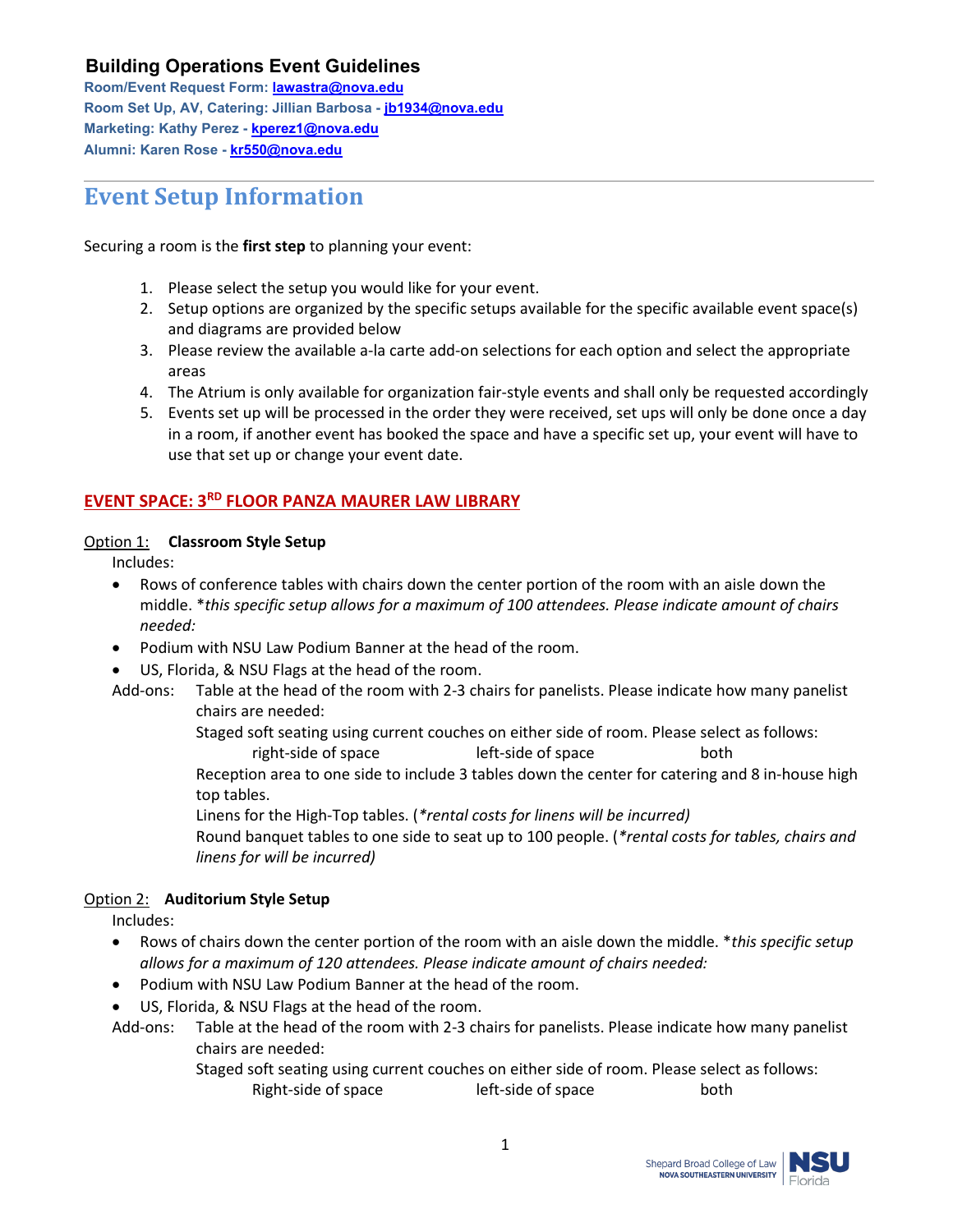**Room/Event Request Form: [lawastra@nova.edu](mailto:lawastra@nova.edu) Room Set Up, AV, Catering: Jillian Barbosa - [jb1934@nova.edu](mailto:jb1934@nova.edu) Marketing: Kathy Perez - [kperez1@nova.edu](mailto:kperez1@nova.edu) Alumni: Karen Rose - [kr550@nova.edu](mailto:kr550@nova.edu)**

> Reception area to one side to include 3 tables down the center for catering and 8 in-house high top tables.

Linen rentals for the High-Top tables. (*\*rental costs for linens will be incurred)*

Round banquet tables to one side to seat up to 100 people. (*\*rental costs for tables, chairs and linens will be incurred)*

#### Option 3: **Banquet Style Setup**

Includes:

- Round banquet tables and chairs to seat 10 to a table. \**rental costs for round tables, chairs and linens will be incurred. Please indicate amount of tables/chairs needed:*
- 3-4 rectangular tables down the center or off to the side for food. Please select preference: down the center off to the side
- US, Florida, & NSU Flags at the head of the room.

Add-ons: Staged soft seating using current couches on either side of room. Please select as follows:

Right-side of space left-side of space both

Reception setup to one side to include 3 tables down the center for catering and 8 in-house high top tables.

Linen rentals for the High-Top tables. (*\*rental costs for linens for this option will be incurred)* Podium with NSU Law Podium Banner at the head of the room.

#### Option 4: **Reception Style Setup**

Includes:

- 3-4 rectangular tables for catering/buffet. Please select preference: down the center off to the side
- 8 High-top tables around buffet table(s) perimeter.
- US, Florida, & NSU Flags at the head of the room.

Add-ons: Additional High-top tables. Please indicate amount:

(*\*rental costs for this option will be incurred)*

Table at the head of the room with 2-3 chairs for panelists. Please indicate how many panelist chairs are needed:

Staged soft seating using current couches on either side of room. Please select as follows: right-side of space left-side of space both

Linens for the High-Top tables. (*\*rental costs for linens will be incurred)*

Podium with NSU Law Podium Banner at the head of the room.

## **EVENT SPACE: FACULTY STUDY (ROOM 226)**

#### Option 1: **Classroom Style Setup**

Includes:

- Rows of conference tables with chairs and an aisle down the middle. \**this specific setup allows for a maximum of 75 attendees. Please indicate amount of chairs needed:*
- Podium at the head of the room.
- 2-3 rectangular tables at the rear of the room for catering/buffet.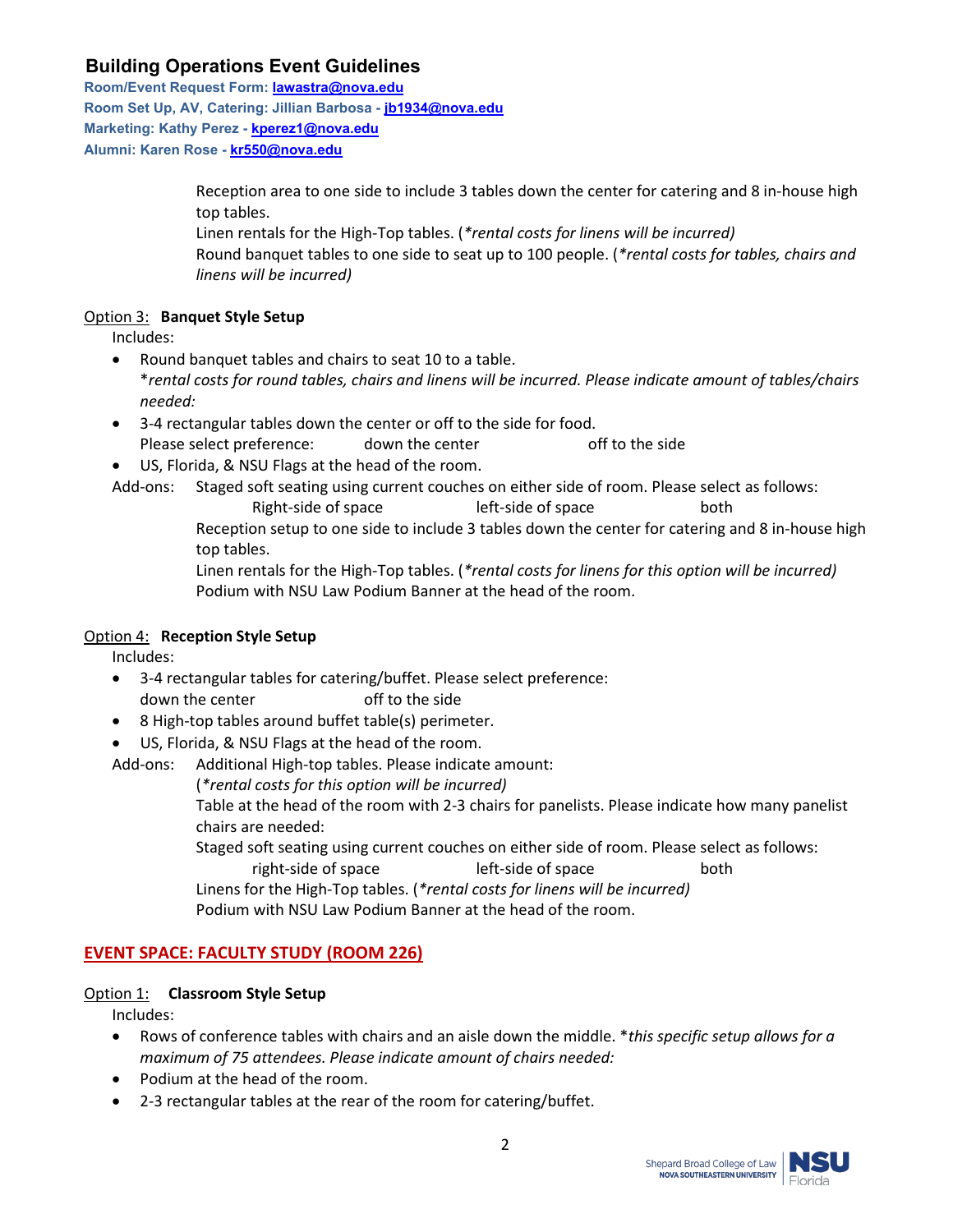**Room/Event Request Form: [lawastra@nova.edu](mailto:lawastra@nova.edu) Room Set Up, AV, Catering: Jillian Barbosa - [jb1934@nova.edu](mailto:jb1934@nova.edu) Marketing: Kathy Perez - [kperez1@nova.edu](mailto:kperez1@nova.edu) Alumni: Karen Rose - [kr550@nova.edu](mailto:kr550@nova.edu)**

Add-ons: Table at the head of the room with 2-3 chairs for panelists. Please indicate how many panelist chairs are needed: NSU Law Podium Banner US, Florida, & NSU Flags at the head of the room. Linens for all the tables. (*\*rental costs for linens will be incurred)*

#### Option 2: **Auditorium Style Setup**

Includes:

- Rows of chairs with an aisle down the middle. \**this specific setup allows for a maximum of 75 attendees. Please indicate amount of chairs needed:*
- Podium at the head of the room.
- 2-3 rectangular tables at the rear of the room for catering/buffet.
- Add-ons: Table at the head of the room with 2-3 chairs for panelists. Please indicate how many panelist chairs are needed:
	- NSU Law Podium Banner

US, Florida, & NSU Flags at the head of the room.

Linens for all the tables. (*\*rental costs for linens will be incurred)*

#### Option 3: **Hollow-Square Style Setup**

Includes:

- A large square using rectangular tables. \**this specific setup allows for a maximum of 50 attendees. Please indicate amount of chairs needed:*
- Podium at the head of the room.
- 2-3 rectangular tables at the rear of the room for catering/buffet.

#### Add-ons: NSU Law Podium Banner

US, Florida, & NSU Flags at the head of the room. Linens for all the tables. (*\*rental costs for linens will be incurred)*

#### Option 4: **U-Shape Style Setup**

Includes:

- A large "U" using rectangular tables. \**this specific setup allows for a maximum of 30 attendees. Please indicate amount of chairs needed:*
- Podium at the head of the room.
- 2-3 rectangular tables at the rear of the room for catering/buffet.

NSU Law Podium Banner

US, Florida, & NSU Flags at the head of the room.

Linens for all the tables. (*\*rental costs for linens will be incurred)*

#### Option 5: **Reception Style Setup**

Includes:

- Row of tables down the center for catering/buffet. \**this specific setup allows for a maximum of 50-65 attendees.*
- 8 High-top tables around buffet table(s) perimeter.

Add-ons: Table at the head of the room with 2-3 chairs for panelists. Please indicate how many panelist chairs are needed: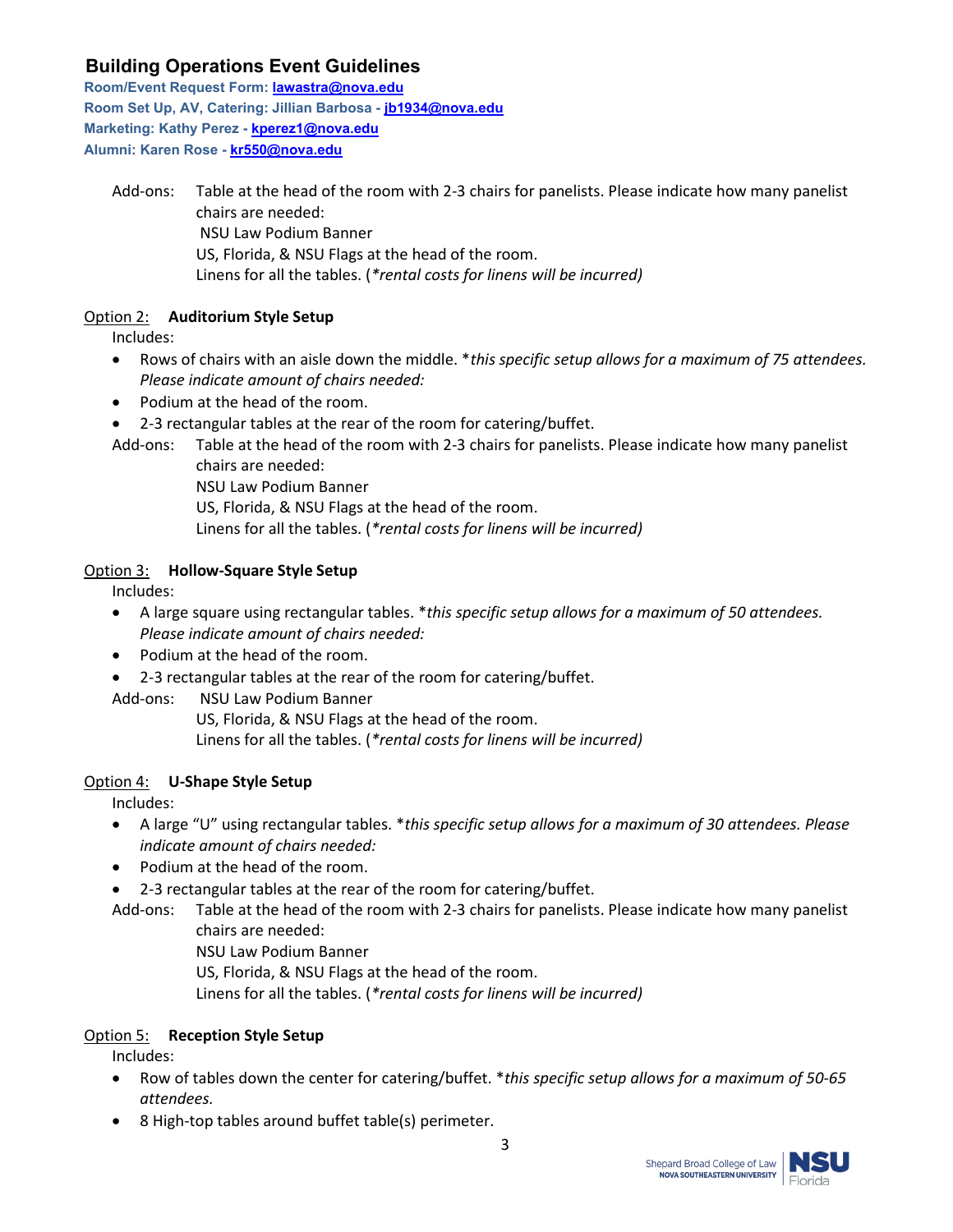**Room/Event Request Form: [lawastra@nova.edu](mailto:lawastra@nova.edu) Room Set Up, AV, Catering: Jillian Barbosa - [jb1934@nova.edu](mailto:jb1934@nova.edu) Marketing: Kathy Perez - [kperez1@nova.edu](mailto:kperez1@nova.edu) Alumni: Karen Rose - [kr550@nova.edu](mailto:kr550@nova.edu)**

• 2-3 rectangular tables at the rear of the room for additional catering/buffet options.

Add-ons: Bar on wheels Podium at the head of the room. NSU Law Podium Banner US, Florida, & NSU Flags at the head of the room. Linens for all the tables. (*\*rental costs for linens will be incurred)*

#### **EVENT SPACE: FACULTY TERRACE (ROOM 229)**

#### Option 1: **Classroom Style Setup**

Includes:

- Rows of conference tables with chairs and an aisle down the middle. \**this specific setup allows for a maximum of 50 attendees. Please indicate amount of chairs needed:*
- Banquets on the side of the room for catering
- Add-ons: Podium at the head of the room.

Table at the head of the room with 2-3 chairs for panelists. Please indicate how many panelist chairs are needed: NSU Law Podium Banner

- US, Florida, & NSU Flags at the head of the room.
- Linens for all the tables. (*\*rental costs for linens will be incurred)*

#### Option 2: **Auditorium Style Setup**

Includes:

- Rows of chairs with an aisle down the middle. \**this specific setup allows for a maximum of 50 attendees. Please indicate amount of chairs needed:*
- Banquets on the side of the room for catering

Add-ons: Podium at the head of the room.

Table at the head of the room with 2-3 chairs for panelists. Please indicate how many panelist chairs are needed:

NSU Law Podium Banner

US, Florida, & NSU Flags at the head of the room.

Linens for all the tables. (*\*rental costs for linens will be incurred)*

#### Option 3: **Hollow-Square Style Setup**

Includes:

- A large square using rectangular tables. \**this specific setup allows for a maximum of 35 attendees. Please indicate amount of chairs needed:*
- Banquets on the side of the room for catering

Add-ons: Podium at the head of the room.

Table at the head of the room with 2-3 chairs for panelists. Please indicate how many panelist chairs are needed:

NSU Law Podium Banner

US, Florida, & NSU Flags at the head of the room.

Linens for all the tables. (*\*rental costs for linens will be incurred)*

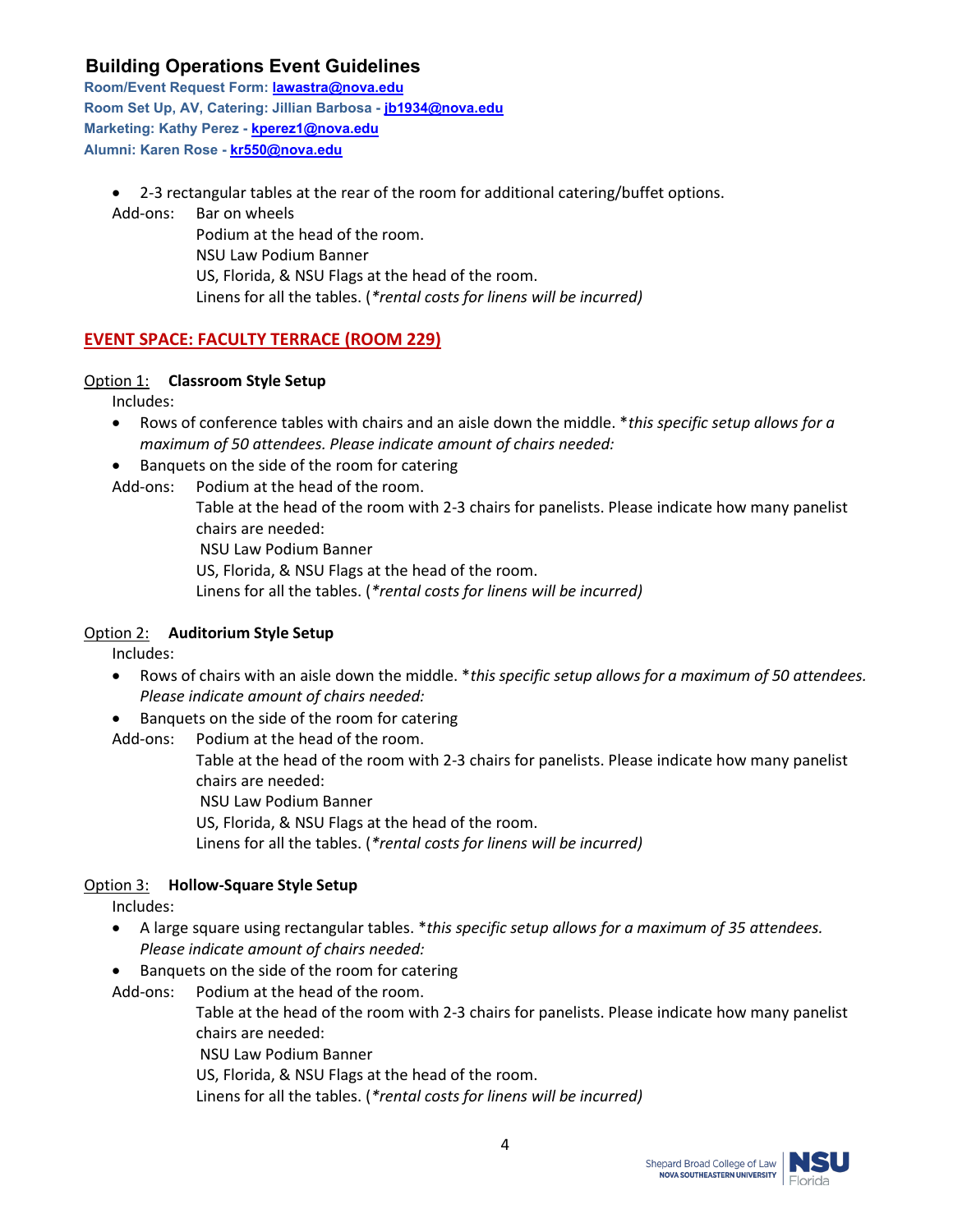**Room/Event Request Form: [lawastra@nova.edu](mailto:lawastra@nova.edu) Room Set Up, AV, Catering: Jillian Barbosa - [jb1934@nova.edu](mailto:jb1934@nova.edu) Marketing: Kathy Perez - [kperez1@nova.edu](mailto:kperez1@nova.edu) Alumni: Karen Rose - [kr550@nova.edu](mailto:kr550@nova.edu)**

#### Option 4: **U-Shape Style Setup**

Includes:

- A large "U" using rectangular tables. \**this specific setup allows for a maximum of 30 attendees. Please indicate amount of chairs needed:*
- Banquets on the side of the room for catering

Add-ons: Podium at the head of the room.

Table at the head of the room with 2-3 chairs for panelists. Please indicate how many panelist chairs are needed:

NSU Law Podium Banner

US, Florida, & NSU Flags at the head of the room.

Linens for all the tables. (*\*rental costs for linens will be incurred)*

#### Option 5: **Reception Style Setup**

Includes:

- Row of tables down the center for catering/buffet. \**this specific setup allows for a maximum of 50-65 attendees.*
- 8 High-top tables around buffet table(s) perimeter.
- Banquets on the side of the room for catering
- Add-ons: Podium at the head of the room.

Table at the head of the room with 2-3 chairs for panelists. Please indicate how many panelist chairs are needed:

NSU Law Podium Banner

US, Florida, & NSU Flags at the head of the room.

Linens for all the tables. (*\*rental costs for linens will be incurred)*

#### **EVENT SPACE: ATRIUM**

#### Option 1: **Organization Fair Style Setup**

Includes:

- Two large hollow squares, one inside the other, using 6ft tables \**this specific setup allows for a maximum of 45 tables*
- 2-3 chairs per table, facing in

Add-ons: Podium at the head of the room.

Table at the head of the room with 2-3 chairs for panelists. Please indicate how many panelist chairs are needed:

NSU Law Podium Banner

US, Florida, & NSU Flags at the head of the room.

Linens for all the tables. (*\*rental costs for linens will be incurred)*

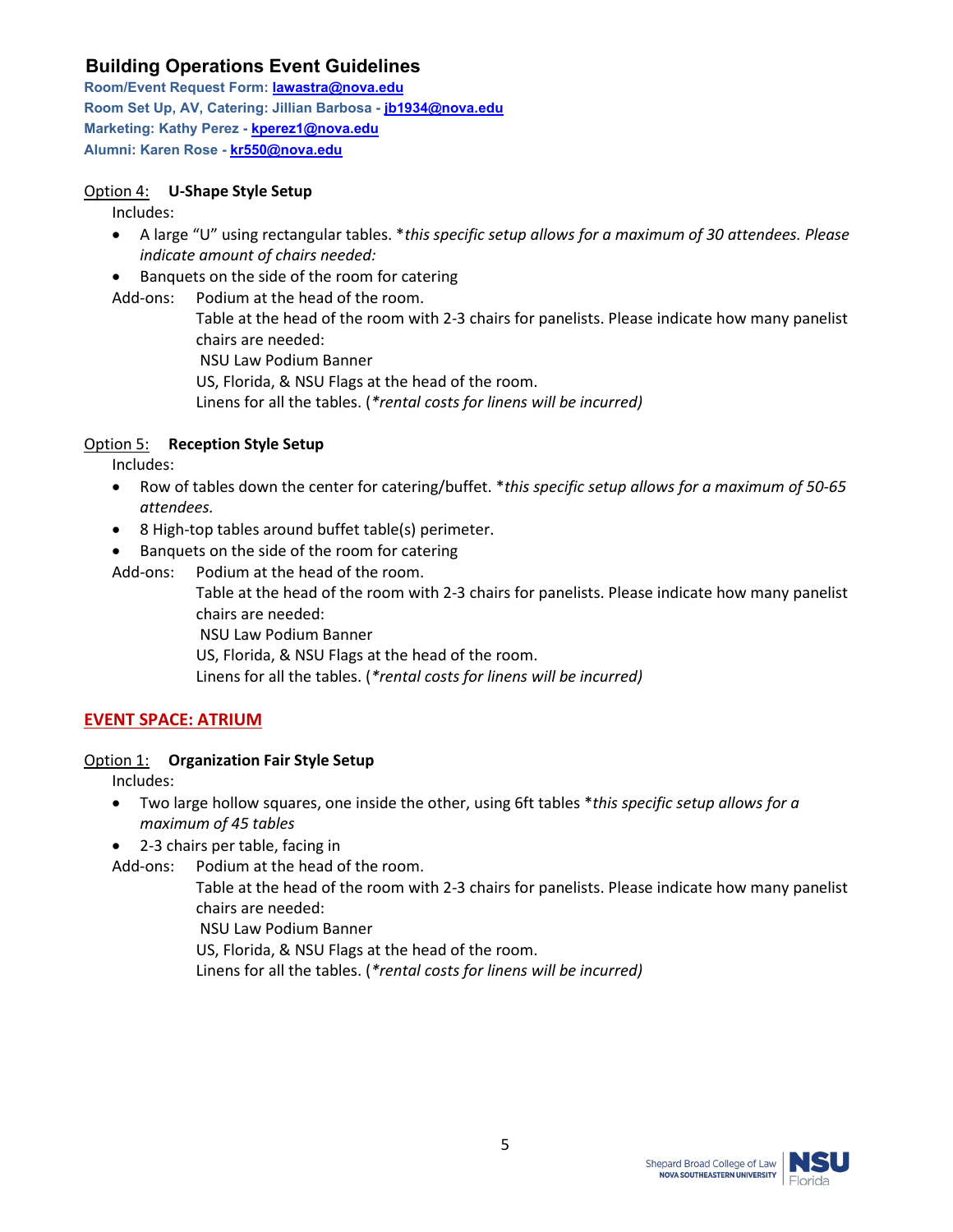**Room/Event Request Form: [lawastra@nova.edu](mailto:lawastra@nova.edu) Room Set Up, AV, Catering: Jillian Barbosa - [jb1934@nova.edu](mailto:jb1934@nova.edu) Marketing: Kathy Perez - [kperez1@nova.edu](mailto:kperez1@nova.edu) Alumni: Karen Rose - [kr550@nova.edu](mailto:kr550@nova.edu)**

## **Meeting Room Setups & Styles**

**Auditorium Style** 

**Banquet Style** 



Appropriate for lecture or larger groups that do not require extensive note-taking.



Used for meals and small groups discussions. Each round table seats 10 people comfortably.

**Hollow Square Style** 



Appropriate for groups fewer than 30 where there is a group leader or panel seated at the head of the set up.

**Classroom Style** 

Most desirable for long lectures. For larger group of attendees, tables may need to be rented.

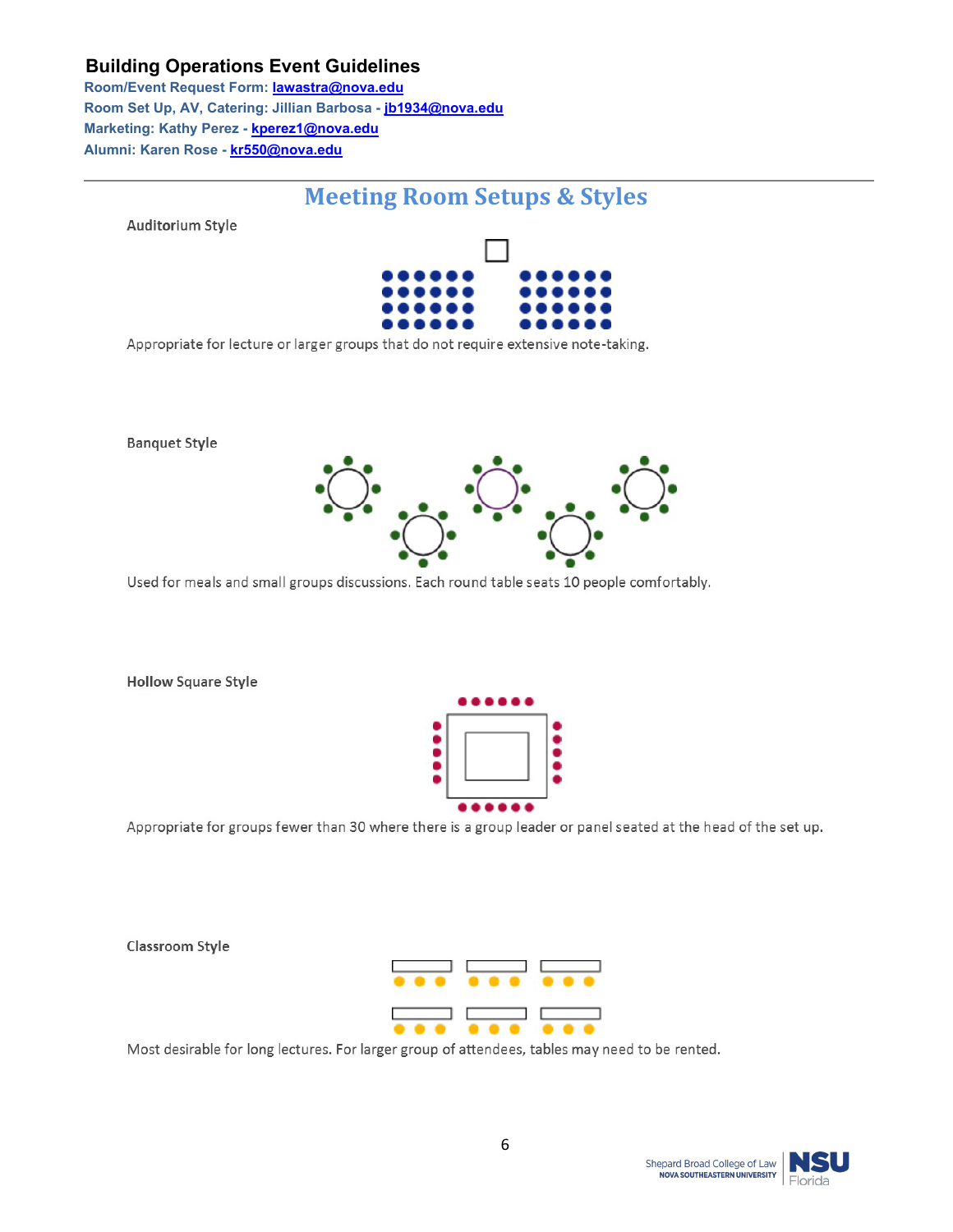**U-Shape Style** 

**Room/Event Request Form: [lawastra@nova.edu](mailto:lawastra@nova.edu) Room Set Up, AV, Catering: Jillian Barbosa - [jb1934@nova.edu](mailto:jb1934@nova.edu) Marketing: Kathy Perez - [kperez1@nova.edu](mailto:kperez1@nova.edu) Alumni: Karen Rose - [kr550@nova.edu](mailto:kr550@nova.edu)**



Appropriate for board room style groups, with or without a presenter or presentation at the head of the space.



Appropriate for receptions. Rows of tables down the center for buffet/food with 8 high top tables around it's perimeter.

#### Organization Fair Style (\*\*Atrium only)



Appropriate for organization fairs. This setup is only allowed in the Atrium for select events. Rows of tables in two double-squares with 2-3 chairs per table.

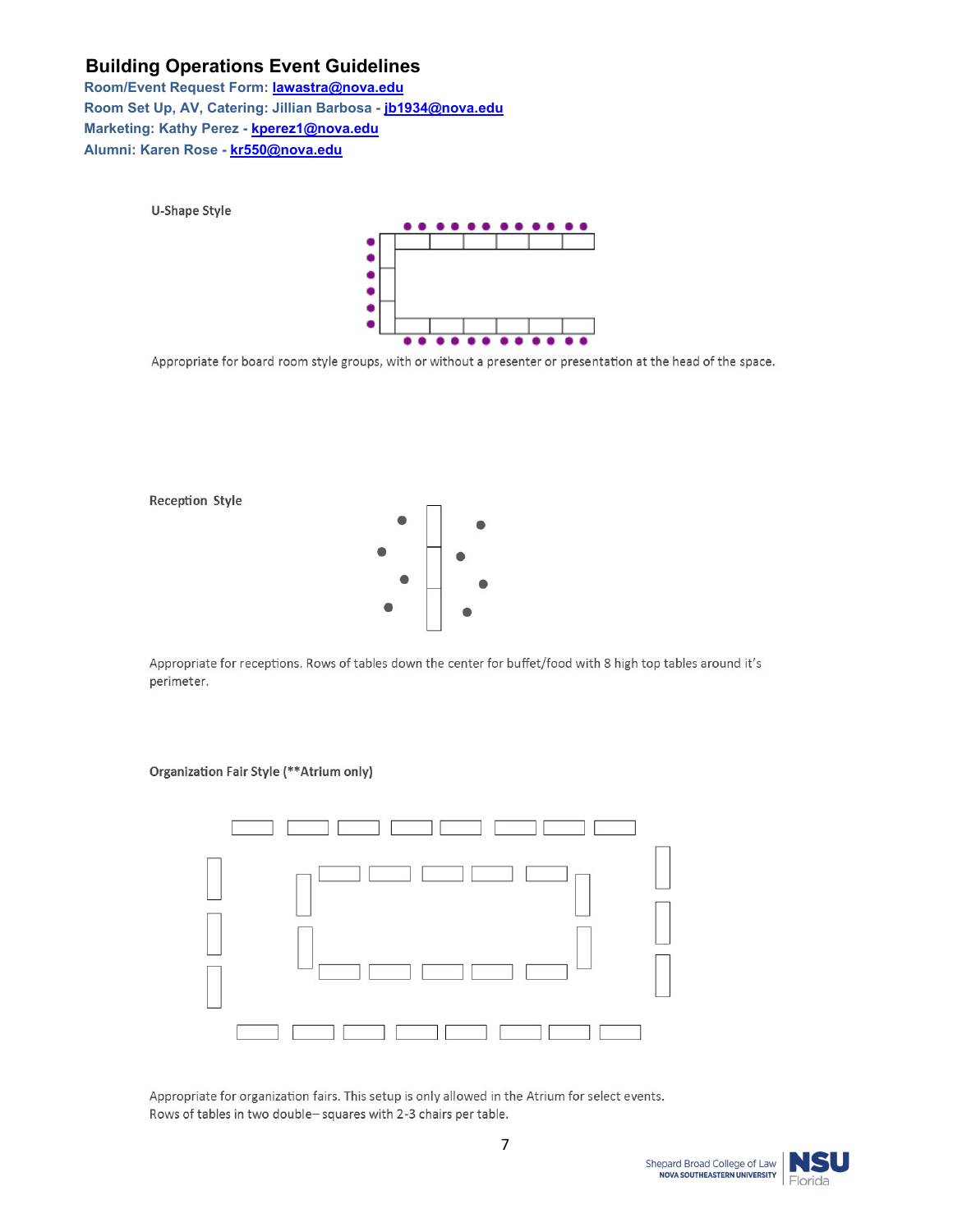**Room/Event Request Form: [lawastra@nova.edu](mailto:lawastra@nova.edu) Room Set Up, AV, Catering: Jillian Barbosa - [jb1934@nova.edu](mailto:jb1934@nova.edu) Marketing: Kathy Perez - [kperez1@nova.edu](mailto:kperez1@nova.edu) Alumni: Karen Rose - [kr550@nova.edu](mailto:kr550@nova.edu)**

# **Parking Information**

- 1. Limited parking is available for your guest speakers and VIP guests in the faculty/staff lot immediately in front of the Shepard Broad College of Law (AC12 & AC13 lots), parking will be in a first come first serve basis. All registered VIP guests must receive a parking pass in order not to pay the \$1/hr parking fee. Guests may park in empty parking spaces **except** for those that are specifically designated (i.e. Reserved for the Dean, Law Clinic Visitor's only, PILS, Visitors, etc.).
- *2.* Upon request, parking instructions can be provided for your outside attendees. Dependent on the location on campus where parking is assigned for your attendees, parking directional signs will be posted accordingly if requested*.*
- *3.* Parking requests should be included in your Event Request Form. **All VIP parking requests should be placed at least 48 hours in advance**, these requests are for speakers, judges and special guests that will be parking in our lots AC12 or AC13.
- *4.* For general guests parking request should be sent at least 10 business days prior to event date, Law Administration will assign a parking lot and send the parking pass to event organizer for distribution.

# **Audio Visual Requests**

- 1. Rooms that have in house AV equipment: Must be submitted 12-24 hours prior to the start of the event (i.e. meeting start time 2:00 p.m.; request should be submitted prior to 2:00 p.m. the day before). Note: A fixed AV room is a room already integrated with Projector, screen and sound equipment.
- 2. Rooms NOT equipped with AV (portable systems needed i.e. projector, laptop on a cart): Must be submitted 48 hours prior to the start of the event. Note: Portable AV equipment are utilized ONLY if a fixed video conferencing room is unavailable
- 3. AV requests including a non-NSU participant/location: Must be submitted 5 business days prior to the start of the event. This is to allow time to schedule a test, staff and to check equipment availability. In addition this allows any software needs are working properly prior to your meeting.
- 4. Technical support needs: Outside of normal coverage hours, off-site, or if an engineer is needed for the entire event beyond set-up and tear down. There is a charge of \$30/HR with a 4 Hour minimum. Also, please add 30 minutes each to setup and tear down for an event. (Please note: Normal coverage hours are Monday-Friday, 8:30am-5:00pm)

If you are not sure if you will need AV, see what is offered through Audio Visual below:

- Will you be using your own laptop or would you like to request an OIT laptop (PC only)? Own laptop **OIT** laptop
- Equipment/Software Needed: Projector Document Camera (Elmo) Screen Microphone DVD/Blue Ray Player Portable Speaker System (2 speakers) TV Screen/ Monitor

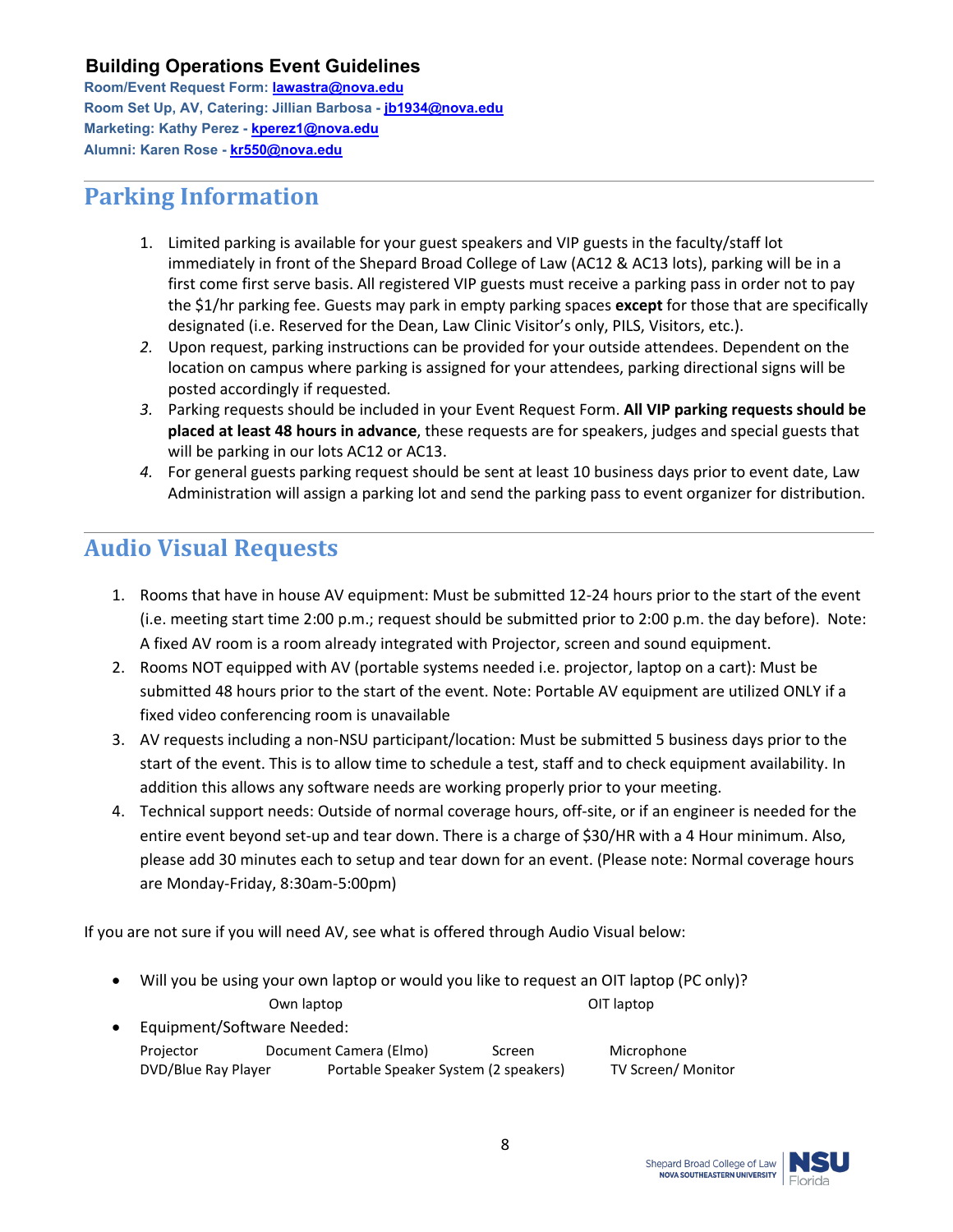**Room/Event Request Form: [lawastra@nova.edu](mailto:lawastra@nova.edu) Room Set Up, AV, Catering: Jillian Barbosa - [jb1934@nova.edu](mailto:jb1934@nova.edu) Marketing: Kathy Perez - [kperez1@nova.edu](mailto:kperez1@nova.edu) Alumni: Karen Rose - [kr550@nova.edu](mailto:kr550@nova.edu)**

## **Marketing Information**

Kathleen Perez, NSU Law, Director of Marketing and communications kperez1@nova.edu, 954 262 6295, Rm L115

Marketing Services include:

Target Audience:

- o Students
- o Alumni
- o Faculty/Staff
- o General Public
- o FL Bar Members by specialty/certification

#### Requested Marketing. *Please check all that apply*

- o Email Invitation
- o Digital or Print Brochure or Postcard
- o Post(s) on NSU College of Law Social Media
- o Atrium PowerPoint Slide
- o Photography

## **CLE Accreditation by the Florida Bar**

- 1. To avoid late fee submit 45 days prior to event date.
- 2. The Florida Bar application for accreditation: Application must be submitted by Karen Rose
- 3. [https://www.floridabar.org/wp-content/uploads/2017/04/cle-application-for-accreditation-fill-in-ada](https://www.floridabar.org/wp-content/uploads/2017/04/cle-application-for-accreditation-fill-in-ada-re.pdf)[re.pdf](https://www.floridabar.org/wp-content/uploads/2017/04/cle-application-for-accreditation-fill-in-ada-re.pdf)
- 4. Accreditation Standards[: https://www.floridabar.org/wp-content/uploads/2017/11/BLSE-Policies-300](https://www.floridabar.org/wp-content/uploads/2017/11/BLSE-Policies-300-series.pdf) [series.pdf](https://www.floridabar.org/wp-content/uploads/2017/11/BLSE-Policies-300-series.pdf)
- 5. The cost for accreditation is currently \$225 (this includes a FL Bar rush fee)

## **Career & Professional Development**

The Office of Career & Professional Development is here to help you have successful results when it comes to creating events topics and picking your guest speakers.

- 1. For assistance with finding speakers for your event contact Janice Shaw [jshaw1@nova.edu](mailto:jshaw1@nova.edu) or Michelle Denis – [mr1895@nova.edu](mailto:mr1895@nova.edu)
- 2. For ideas on which topics to be covered during an event panel or presentation